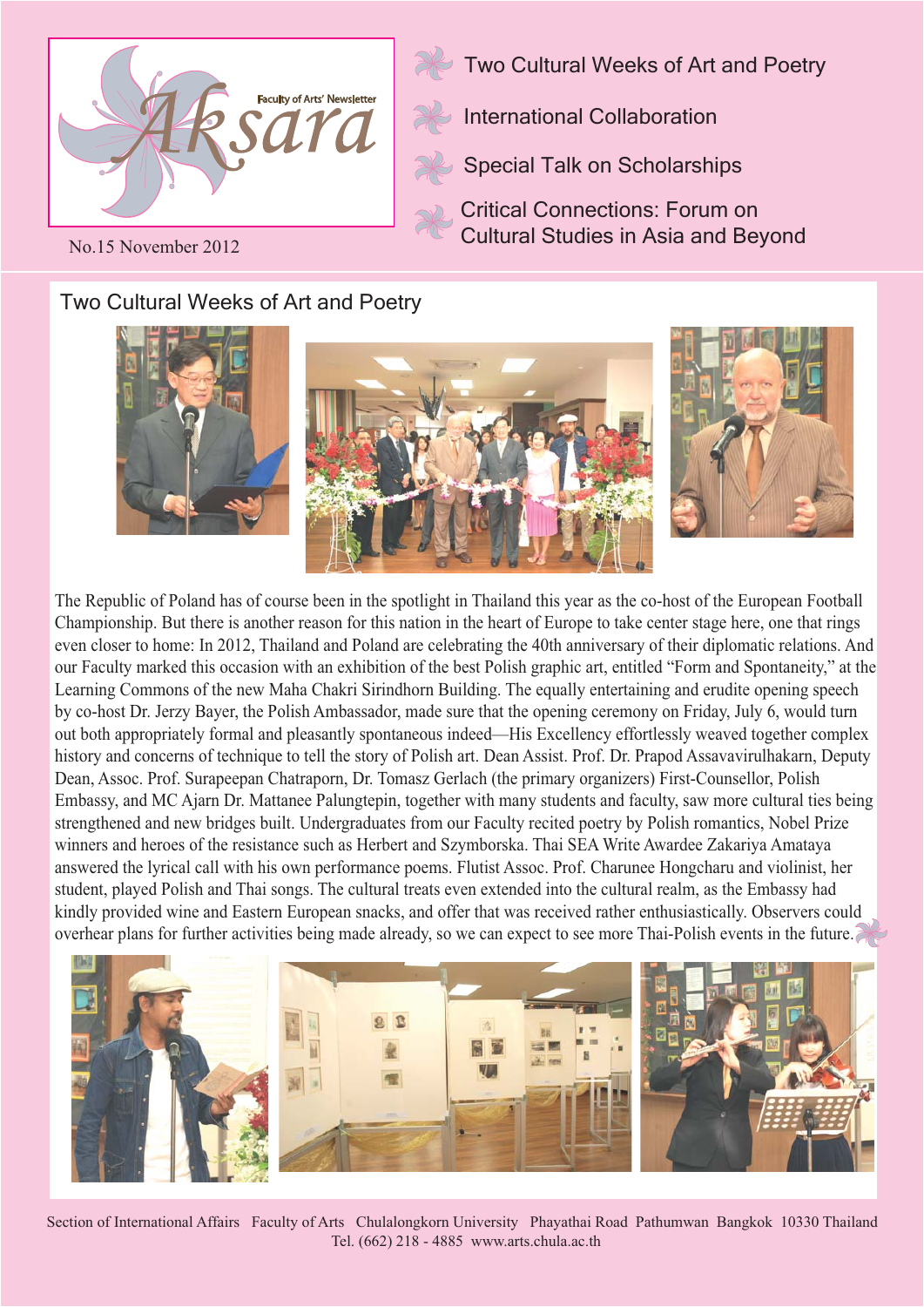#### Singaporean Ambassador Pays Visit to the Faculty of Arts



The city state of Singapore might be known primarily for commerce and technology, but H.E. Chua Siew San, the Singaporean Ambassador to Thailand, takes the Arts very seriously: On Thursday, 31 May 2012, H.E. Chua Siew San, together with her political consultant, Mr. Harry Goh, paid a visit to our Faculty. They were welcomed by Assistant Professor Dr. Prapod Assavirulhakarn, Dean of the Faculty of Arts, and Associate Professor Surapeepan Chatraporn, Deputy Dean for International Affairs. "History" could have been the unofficial motto of the diplomats' visit, as Dean Prapod gave them an overview of the Faculty's momentous past and a tour of the Maha Chulalongkorn Building, an essential part of said past and the place where classes were held in former times.

### Cuban Ambassador Says "Farewell"



A recognizable part of our more recent history has been the Cuban Ambassador to Thailand, H.E. Lazaro Herrera. His Excellency has been a known friend of the Faculty and many of its members ever since he visited four years ago, when his appointment in Bangkok began. Now that his time in Thailand is coming to a close, he paid a farewell visit to Assistant Professor Dr. Prapod Assavirulhakarn, Dean of the Faculty of Arts. Also on hand were Associate Professor Surapeepan Chatraporn, Deputy Dean for International Affairs, Ajarn Chantra Pramoonsab, Head of the Spanish Language Section, and Associate Professor Dr. Sathaporn Tippayasak. Dean Prapod presented Ambassador Herrera with souvenirs from the Maha Chakri Sirindhorn Foundation, and the Ambassador left the Faculty a farewell message in the visitors' book.

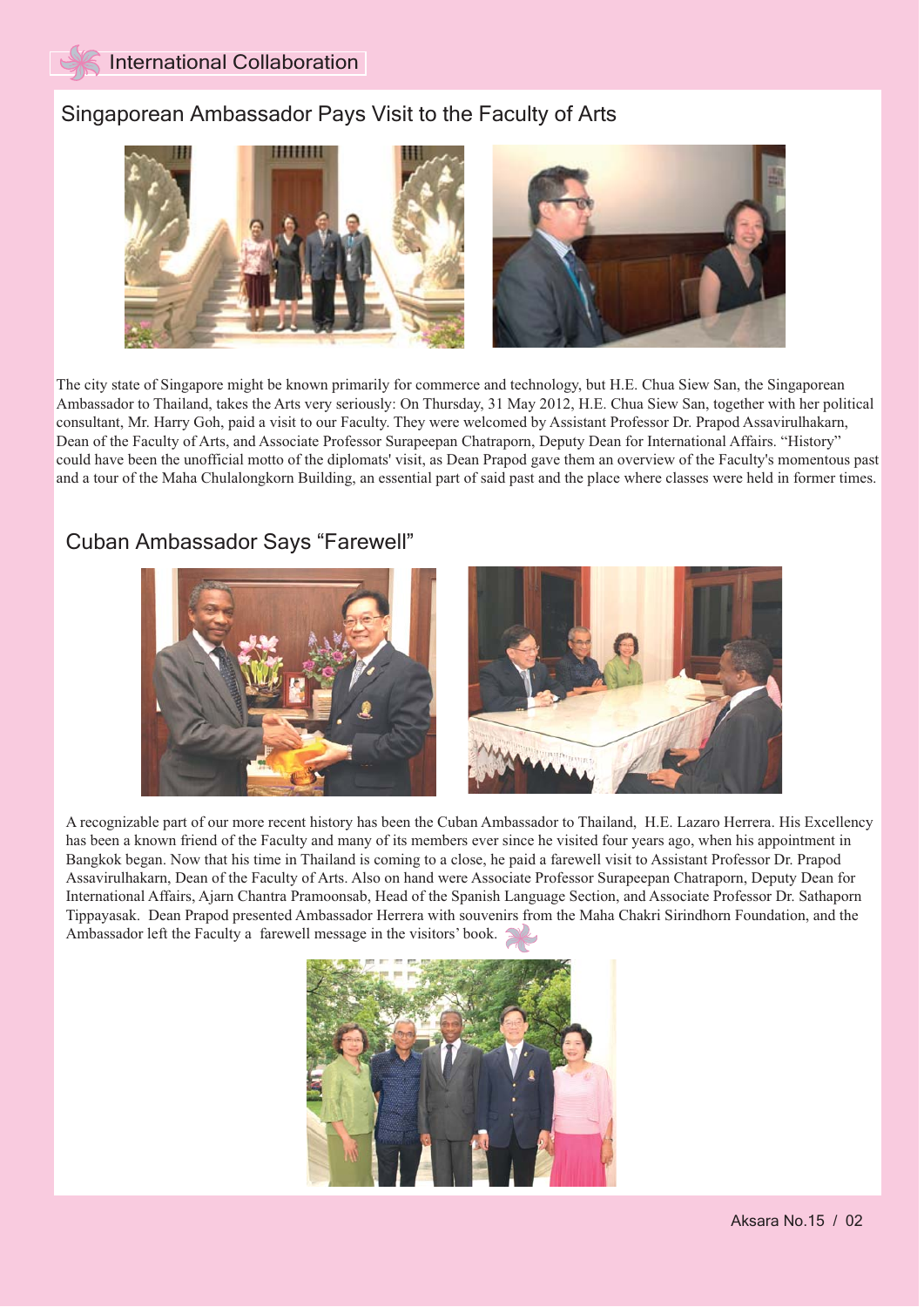#### **Activities**

 Special Talk on "Scholarships from the Office of the Civil Service Commission (OCSC or Kor Por), Fulbright, and the Australian Government"



Studying abroad and graduate degrees are becoming more and more essential; and hardly any topic is more sought-after than scholarships. Acknowledging this need, our Faculty's International Section organized a two-hour special talk titled "Scholarships from OCSC, Fulbright, and the Australian Government," held at 1.30 p.m. on Friday, 10 August 2012. Students were treated to information from and talks by Ms. Nuanpan Anekvanich, Human Resource Specialist from the Office of the Civil Service Commission (OCSC), Ms. Porntip Kanjananiyot, Fulbright Thailand Executive Director, and Mr. Chanvit Chanchaisombat, scholarship program officer from the Australian Embassy, while Associate Professor Surapeepan Chatraporn, Deputy Dean for International Affairs, was the moderator of the event. The venue of the talk was Room 301, Maha Chakri Sirindhorn Building. The speakers were warmly greeted by Assistant Professor Dr. Prapod Assavirulhakarn, Dean, who gave a short welcoming speech to the speakers and greeted all the students, setting the tone for a challenging yet useful session on overseas academic experience.

The conference room was filled with over one hundred and twenty students who were looking for opportunities to find out about scholarships to study abroad. By word of mouth, the event had been publicized and eagerly anticipated far beyond our Faculty, so that apart from Arts students, members from the Engineering, Fine and Applied Arts, Architecture and Political Science Faculties showed up as well. The audience was given detailed information concerning the different types of scholarships available, the nature of each type of scholarship, the application procedures, the necessary documents, and, particularly, tips for securing scholarships. The students also learned for the first time that OCSC provides funding for fourth-year students with a commitment to work for one year after graduation at a certain Government Office: they will be given scholarships to study abroad in the fields specified. As for the Australian Government, the audience learned that they offer a great variety of scholarship programs for students as well as working people in the region. Students can choose scholarship programs to suit their potential and interests. As for the Fulbright scholarships, the Fulbright Thailand Executive Director gave a very lively and dynamic presentation on all aspects of the scholarships complete with information and strategies to win a scholarship, proving that vital information can go together with a good sense of humor. She also brought along one of this year's Fulbright scholarship recipients to share his experience with the audience. The Director ended her talk emphasizing the prestige of the name Fulbright as well as awareness of community service and national contribution upon completion of the grants.

During the Q&A session students came up with lots of questions and queries which, though specific to their interests, shed more light on the overall issues as well. The speakers entertained the audience with answers and some more advice pertinent to their individual differences. The event proved to be a great success, judging from the rave reviews from the audience.









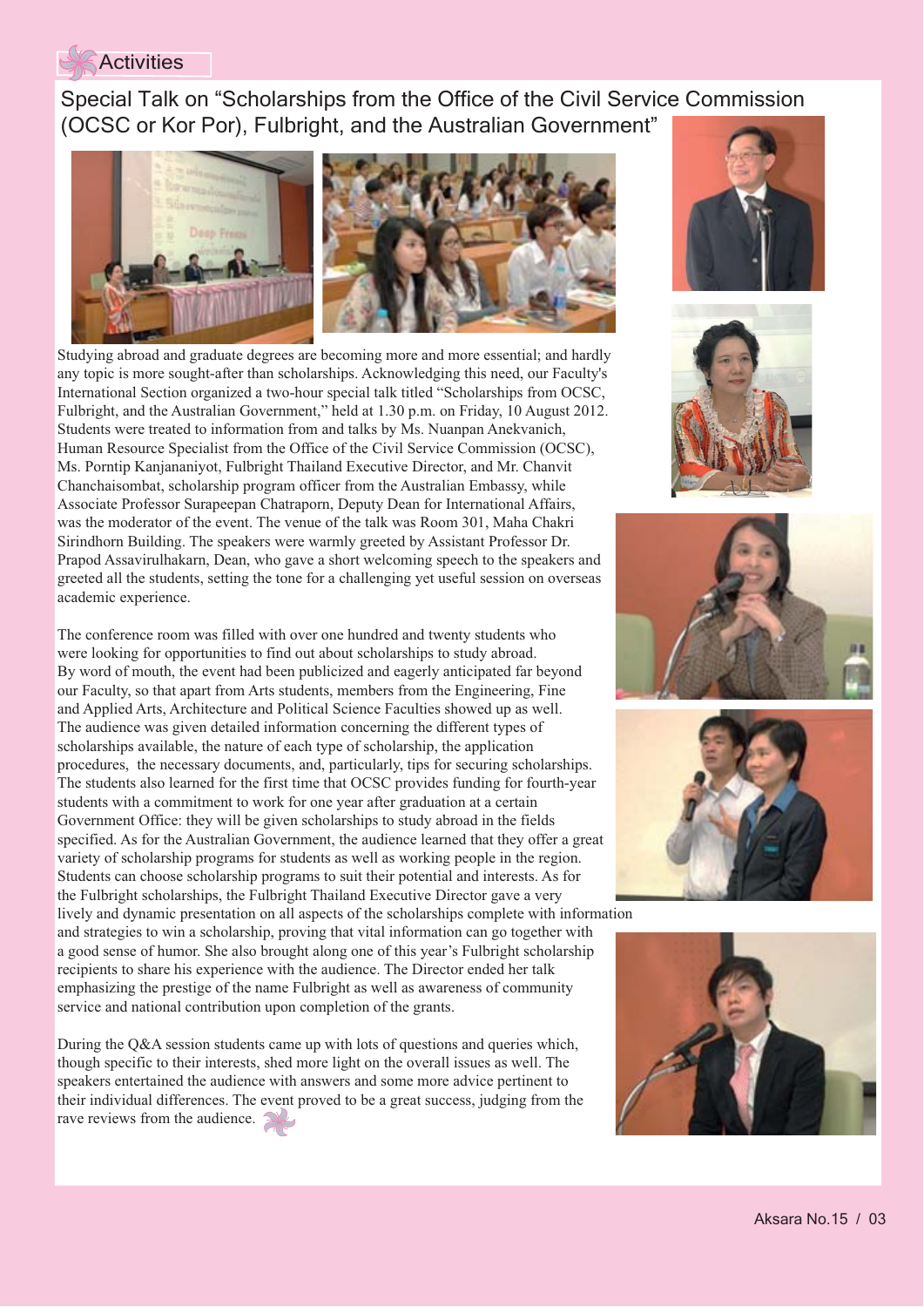

### BALAC Trip and Community Service



The fourth annual BALAC Trip to welcome new students into the Faculty's international program was recently held to great acclaim from 28 July to 1 August. Over 200 students, new and old, and members of the BALAC faculty and staff journeyed to the Ravindra Resort at Jomtien Beach, Chonburi for three days of cultural events and team-bonding exercises.

The Camp got off to an early start on the morning of 28 July as an impressive convoy of brightly coloured coaches pulled out from Chulalongkorn to ferry the excited participants to their destination in Chonburi. The first stop was the Royal Thai Navy Base at Sattahip where students were treated to a tour of the Navy's largest aircraft carrier, the HTMS Chakri Naruebet. A further tour followed of the adjacent Sattahip Turtle Conservation Centre where students enjoyed an informative talk about the centre's important work and had an opportunity to witness it first-hand with a visit to the turtle breeding centre and nursery ponds.

Following lunch, the group moved on to an afternoon of community service at the Wat Na Jomtien School, a public school for local children from pre-school levels through to Pratom 6. The dedicated teachers and fresh-faced young pupils of the school extended a very warm welcome to their visitors with kind speeches and refreshing drinks. In return, the BALAC team donated a collection of musical instruments to the school and then treated the young children to an afternoon of organized lessons and games. It was a most rewarding experience for all concerned.

The group then made its way to their final destination at the Ravindra Resort where the first evening was given over to a series of activities in the hotel's ballroom. The BALAC Director, Associate Professor Surapeepan Chatraporn opened proceedings with an engaging welcome speech to the new students. This was followed by an equally entertaining presentation from Assistant Professor Sankavat Pradithpongse, the Deputy Dean for Student Affairs. Afterwards, students were treated to a screening of The Secret of Kells, a 2009 Irish animated film, introduced by Ajarn Dr. Brett Farmer, one of the two BALAC Deputy Directors.

Day 2 of the trip was taken up with student-led activities as the BALAC sophomores, juniors and seniors initiated the new 'freshers' into the BALAC student community. Groups of students could be seen all over the resort's extensive grounds playing, singing, dancing and generally having a fun-filled time, often to the bemusement of the resort's other international guests. In the evening, the students put on a series of performances for their younger peers, displaying an impressive range of performing talents and an often keen sense of humour. The evening culminated in a moving 'bai sii su khwan' ceremony where, ushered into a hushed, candle-lit room, new students received the blessings and best wishes of their seniors and BALAC faculty and staff.

Following a late breakfast, the group assembled one last time in the lobby to board the waiting buses for the journey back to Bangkok, bleary-eyed but very happy. All agreed that the trip had been a great success and had served well to make the new students feel a welcome part of the BALAC family and the Faculty of Arts. Above all, the students have learned how to give and to share with the less fortunate children in a rural school.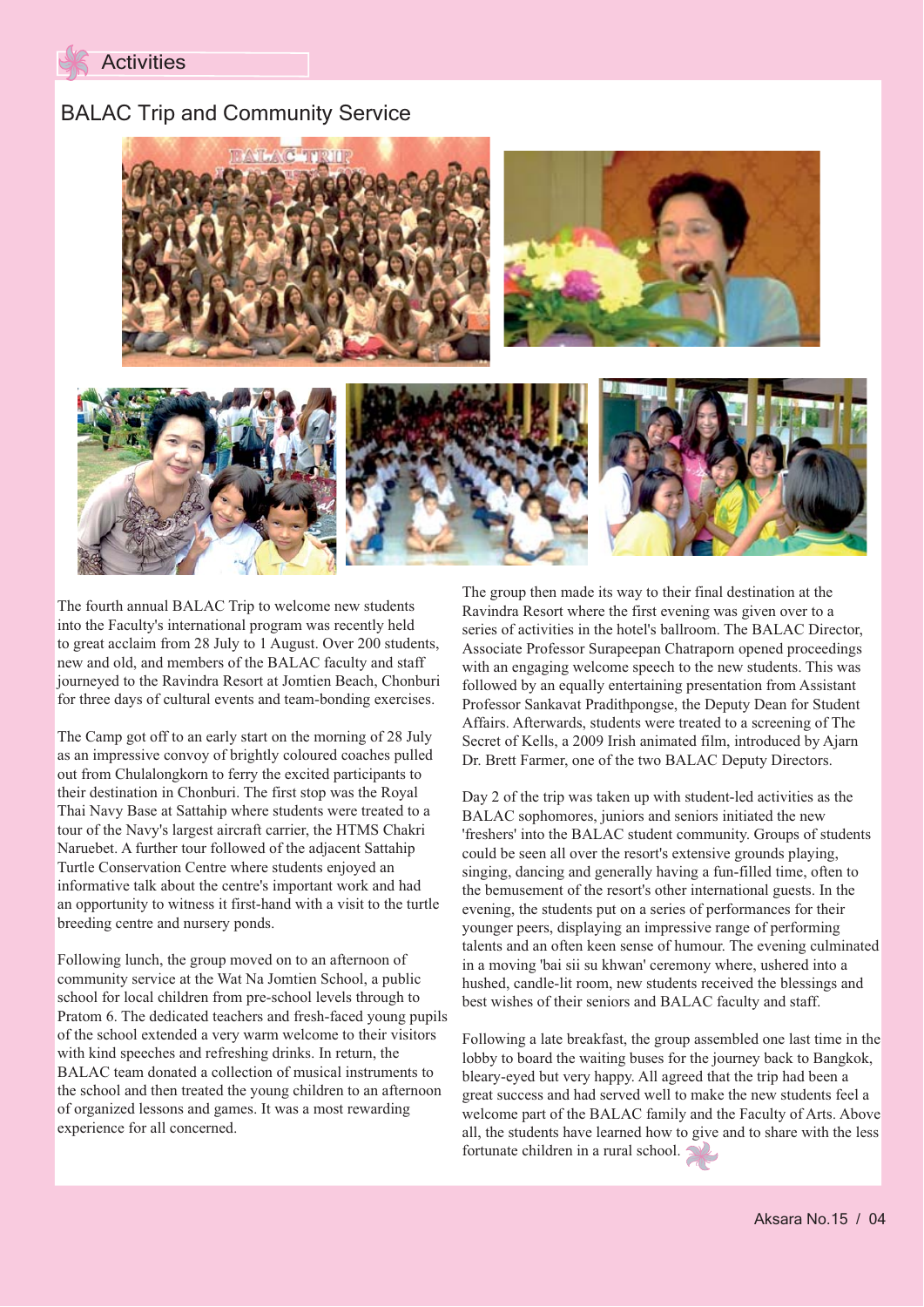# Summary Report

## Critical Connections: Forum on Cultural Studies in Asia and Beyond









"Critical Connections: Forum on Cultural Studies in Asia and Beyond" was a special one-day conference on Asian cultural studies hosted on 16 March, 2012 by the Section of International Affairs, Faculty of Arts and cosponsored by Chulalongkorn University's Asia Research Center and Master of Arts in Cultural Management Program, with special funding from the Chula Global Network. The "Critical Connections" conference aimed to provide both a brief snapshot of cultural studies scholarship in the region, as well as an international forum of dialogue for researchers with a common interest in Asian cultural studies in all its multiple forms.

On 16 March 2012, more than one hundred delegates congregated at Chulalongkorn University's Faculty of Arts for "Critical Connections: Forum on Cultural Studies in Asian and Beyond". Some thirty presentations were given by scholars representing universities and research institutes in Thailand, Singapore, China, Indonesia, Malaysia, Hong Kong, Taiwan, Australia and the United States. The result was a dynamic showcase of cutting-edge cultural studies scholarship and a rare opportunity for scholars, students, professionals and interested lay people to hear about, learn, and discuss the latest developments in the interdisciplinary fields of Asian cultural studies.

The Conference enjoyed an unofficial kick-off with a welcome preevent dinner for select international speakers and guests at Ruen Urai Thai restaurant on the evening of 15 March. In a casual environment, over twenty key conference delegates were able to get to know each other better, forging new professional friendships and/or reestablishing existing ones.





The Conference proper got underway the following morning of 16 March at 8:30am with warm welcomes from Assistant Professor Dr. Prapod Assavavirulhakarn, the Dean of the Faculty of Arts, and Professor Dr. Pirom Kamolratanakul, President of Chulalongkorn University.

The first of the Conference's two keynote addresses was then delivered by His Excellency M.R. Chakrarot Chitrabongs, Distinguished Scholar of Chulalongkorn University and Former Permanent Secretary of the Ministry of Culture. Khunchai Chakrarot mused on his own experiences as a young man educated across two cultures to consider the significance of cultural heritage in a rapidly globalizing world. This was followed by a paper from the Conference's Keynote Scholar, Professor Chua Beng Huat of the National University of Singapore. Under the title of "Conceptualization and Referencing in Cultural Studies in Asia," Professor Chua assessed the important advances made in the fields of Asian cultural studies but also stressed the need for greater local conceptual specificity and intra-regional dialogue. It was a critically-rich presentation that set a productive tone for ensuing discussions throughout the day.